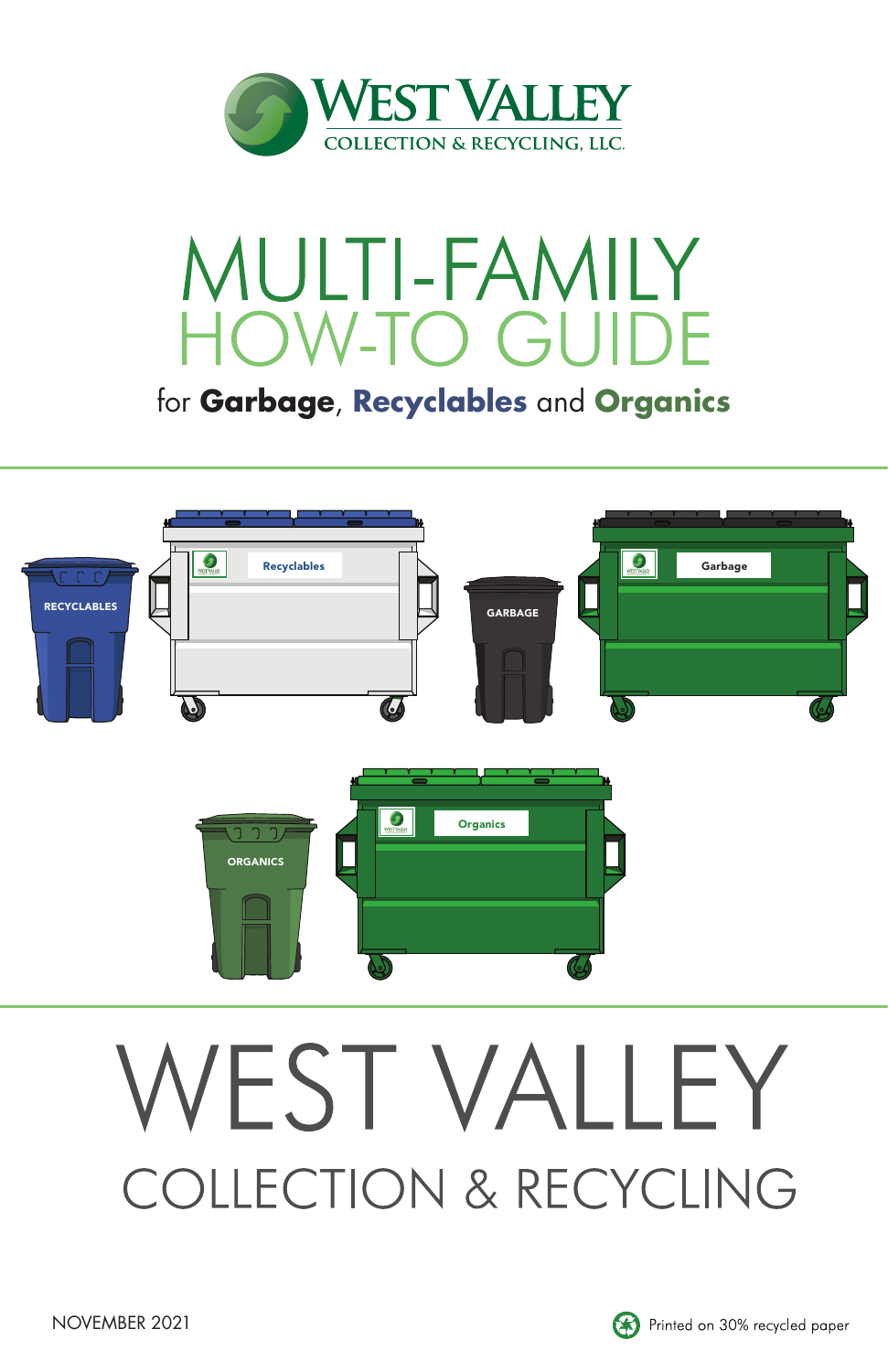## **RECYCLABLES** Please place all recyclable materials together in your blue recyclables cart or white recyclables bin.

| <b>METAL</b> Empty and rinse food and product containers.                                                                                                                                                                                                                                                                                                                                                                 |                                                                                                                                                                                                                                                                                                                                                              |
|---------------------------------------------------------------------------------------------------------------------------------------------------------------------------------------------------------------------------------------------------------------------------------------------------------------------------------------------------------------------------------------------------------------------------|--------------------------------------------------------------------------------------------------------------------------------------------------------------------------------------------------------------------------------------------------------------------------------------------------------------------------------------------------------------|
| • Aerosol cans (empty and non-hazardous)<br>• Aluminum foil, foil trays and pans (clean)<br>· Aluminum pie pans<br>• Beverage and soda cans<br>• Can lids - metal<br>· Car ports - small (no fluids)<br>• Doors and screens<br>• Electrical motors<br>• Food and soup cans<br>• Furniture (e.g. chairs, tables)<br>• Hangers - metal/wire<br>$\bullet$ Keys<br>• Lids and caps - metal (e.g. from glass<br>bottles, jars) | • Nuts and bolts<br>• Paint cans (remove excess paint,<br>let residue dry)<br>• Pet food cans<br>• Pipes<br>· Plumbing fixtures<br>• Pots and pans<br>• Propane/gas tanks (empty, with valve off)<br>• Scrap metal<br>• Screws and nails<br>• Sporting goods - metal<br>• Tools - metal<br>• Umbrellas - metal<br>· Utensils - metal                         |
| <b>GLASS</b> Empty and rinse food and product containers.<br>· Beverage bottles<br>• Blue glass<br>· Broken glass<br>• Dishware - glass                                                                                                                                                                                                                                                                                   | • Food jars<br>• Windows - uncoated/unlaminated<br>• Wine bottles                                                                                                                                                                                                                                                                                            |
| <b>PAPER</b> Staples and tape are acceptable.                                                                                                                                                                                                                                                                                                                                                                             |                                                                                                                                                                                                                                                                                                                                                              |
| • Aseptic containers* (e.g. juice, soup,<br>soy milk)<br>• Books - hardback and softback<br>• Carbonless paper (e.g. receipts)<br>• Cardboard - unwaxed (flattened)<br>• Cereal and cracker boxes (remove<br>liners)<br>· Colored or construction paper<br>• Coupons<br>• Egg cartons - cardboard<br>· Envelopes (plastic window OK)                                                                                      | • Juice boxes and cartons - non-aseptic<br>· lunk mail<br>• Magazines and catalogs<br>• Mailers - cardboard (e.g. FedEx, UPS)<br>• Newspaper - clean (including inserts)<br>• Paper bags<br>· Photographs - photo paper<br>• Shoe boxes<br>• Shredded paper (tie in clear plastic bag)<br>• Telephone books<br>• Tissue paper (e.g. gift wrap, dry cleaning) |

- Envelopes *(plastic window OK)*
- Frozen food packaging cardboard
- Gift wrap *(no metallic/foil)*

• White office computer paper

*\* material is recycled when markets exist*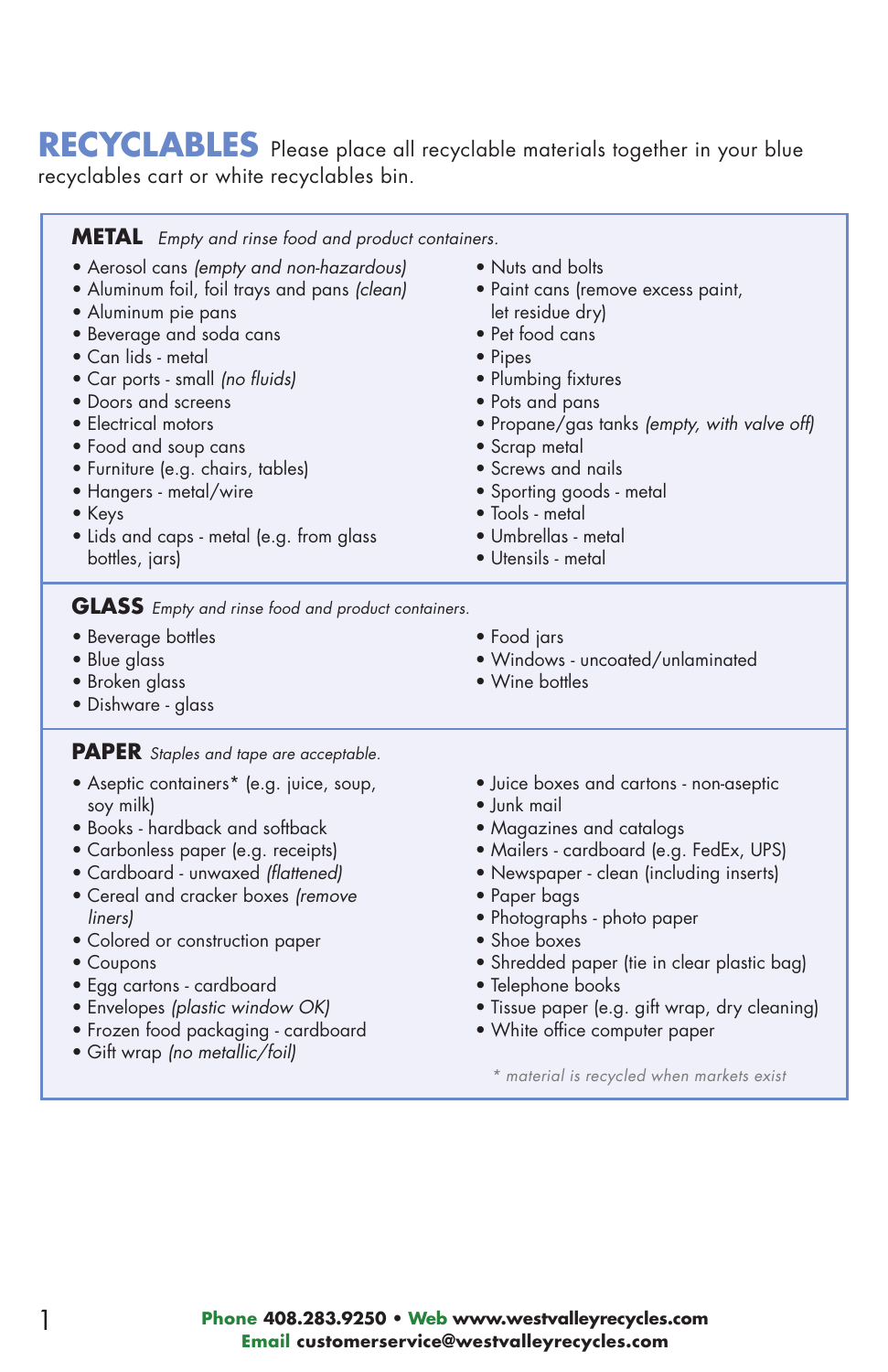

#### **PLASTIC** *Empty and rinse food and product containers.*

- Auto ports plastic *(no fluids)*
- Baby wipe containers
- Baskets plastic
- Beverage bottles (e.g. soda, juices, water)
- Bleach and detergent bottles
- Buckets *(remove metal handles)*
- Coat hangers plastic
- Coffee cup lids
- Coolers
- Crates plastic
- Disposable razors
- Flower pots plastic
- Food containers (e.g. cottage cheese, yogurt)
- Furniture plastic (e.g. chairs, tables)
- Gloves rubber *(not single-use or latex disposable)*
- Hoses (e.g. car, garden, appliance)
- Household cleaner bottles *(non-toxic)*
- Mouthwash container
- Pet carriers
- Pipe plastic
- Plastics *(with numbers 1-7)*
- Prescription bottles *(must be empty)*
- Shampoo and conditioner bottles
- Shelving plastic
- Squeezable bottles (e.g. honey, mayo, ketchup)
- Swimming pools (e.g. rigid, inflatable)
- Take-out food containers plastic
- Toys plastic
- Umbrellas plastic (e.g. patio, beach)

**FILM PLASTICS** *Bundle in a clear plastic bag and knot the top.*

- Bread bags
- Bubble wrap
- Cellophane bags (e.g. pasta, salad, cookies)
- Dry cleaning bags
- Frozen food bags or pouches
- Newspaper bags
- Pallet wrap
- Plastic or wax liners (e.g. from food packaging)
- Plastic wraps
- Produce bags
- Shopping bags plastic
- Shrink wrap

**ELECTRONIC WASTE** *Please remove all batteries and place the following items inside your recyclables container. Electronic waste may also be dropped off. Please call customer service at 408.283.9250 to schedule an appointment.*

- Appliances small (e.g. coffee maker, **toaster)**
- Calculators
- Cameras
- Cell phones
- Computer mice
- Cords tied up (e.g. telephone, computer, appliance)
- DVRs, VCRs, DVD players
- Fax machines
- Keyboards
- PDAs
- Printers
- Radios
- Scanners
- Stereos
- Telephones

**ELECTRONIC WASTE** *Requires bulky item collection and does NOT go in your container.*

- Computer monitor
- Computer tower
- Laptop
- Microwave large
- Television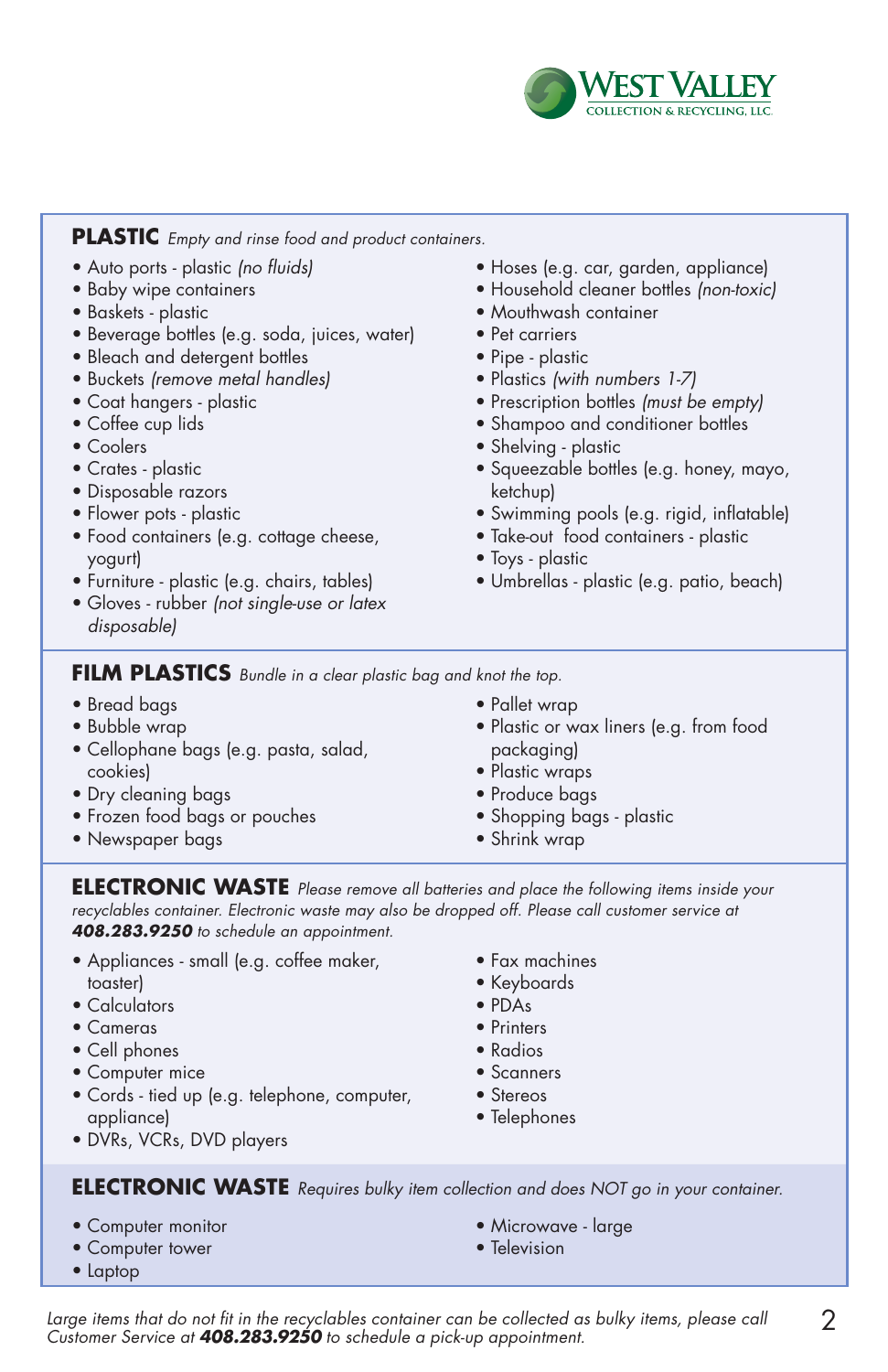**ORGANICS** Please place all organics together in your organics container. Items may not exceed 2 feet in length or 3 inches in diameter and must fit loosely inside with the lid closed. Food scraps do not need to be bagged.

- Bones
- Branches cut to fit loosely in container
- Bread
- Coffee grounds
- Dairy products (e.g. cheese)
- Dough
- Eggs
- Filters (e.g. coffee, tea)
- Fish and shellfish
- Flax
- Flowers
- Fruit
- Garden/tree fruits and vegetables
- Grains (e.g. bean, rice)
- Grass clippings
- Holiday trees see Extra Services
- Ice plant
- Landscape vegetation
- Leaves
- Meat
- Newspaper soiled (food or grease)
- Paper cups and plates coated
- Paper napkins
- Paper straws
- Paper take-out food containers (e.g. fast food)
- Paper towels
- Pasta
- Pizza delivery boxes soiled (food, grease)
- Plant trimmings
- Poultry (e.g. chicken, turkey)
- Shrubs
- Small prunings
- Succulents
- Tree trimmings see size limitations above
- Vegetables
- Wood/lumber (non-treated and non-painted)
- see size limitations above

**GARBAGE** These items **cannot** go into the organics container for collection. All items must fit loosely inside the garbage container with the lid closed. For an extra garbage pick-up, please contact Customer Service at **408.283.9250**.

YARD WASTE Items may not exceed 2 feet in length or 3 inches in diameter. For large amounts of these items, please contact Customer Service at **408.283.9250**.

- Ashes *(bagged, hot ashes prohibited)*
- Bamboo
- Cactus
- Construction lumber\* *(painted)*
- Crates wood\*
- Dirt\*
- Hay
- Palm fronds
- Pampas grass
- Pet waste (bagged)
- Poison oak
- Rocks\*
- Sawdust *(bagged)*
- Sod\*
- Soil\* • Stumps\*
- Tan bark
- 
- Yucca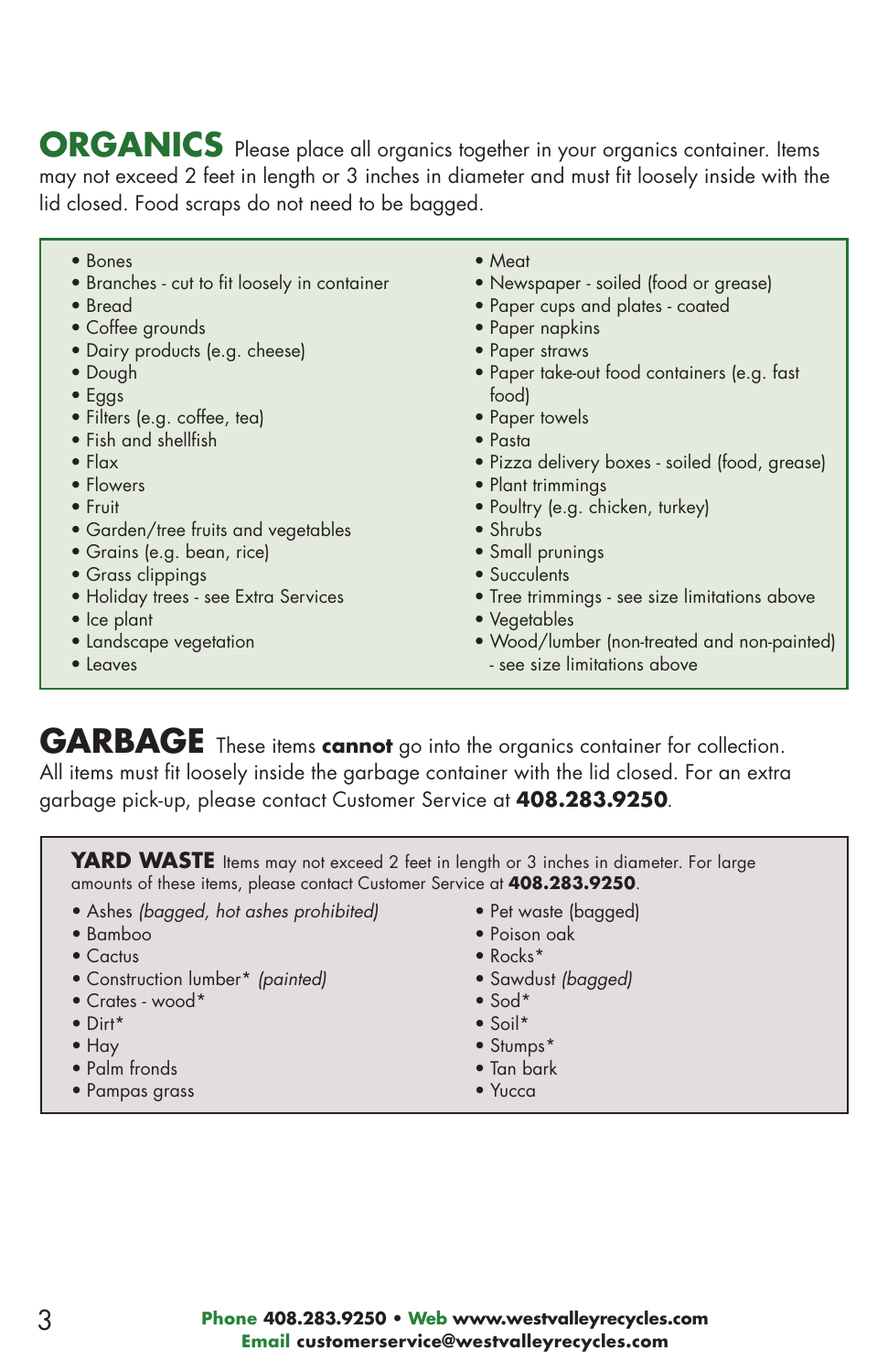

**GARBAGE** Please place all NON-reusable, NON-recyclable and NON-hazardous materials in your garbage container.

| <b>PAPER</b><br>• Carbon paper<br>• Cardboard - waxed, wet or dirty<br>· Envelopes (e.g. padded, Tyvek)<br>• Ice cream cartons<br>• Newspaper - dirty (paint or pet waste)                                                                                        | · Photographs - Polaroid<br>• Thermal fax paper<br>• Waxed paper                                                                                                                                                   |
|-------------------------------------------------------------------------------------------------------------------------------------------------------------------------------------------------------------------------------------------------------------------|--------------------------------------------------------------------------------------------------------------------------------------------------------------------------------------------------------------------|
| <b>PLASTIC</b><br>• Chip bags<br>• Credit cards<br>· Foil beverage pouches<br>· Gloves - latex (single-use and disposable)<br>• Pipe - PVC<br>• Rubber bands<br>$\bullet$ Shoes                                                                                   | • Straws<br>• Take-out food containers - polystyrene foam<br>$\bullet$ Tarps*<br>• Toothpaste and ointment tubes<br>· Utensils - plastic (e.g. spoons, forks, knives)<br>• Webbing/mesh (e.g. from lawn furniture) |
| <b>POLYSTYRENE/STYROFOAM™</b><br>• Cups and plates<br>· Egg cartons - molded foam<br>• Foam packing (e.g. from electronics)                                                                                                                                       | • Meat trays - molded foam<br>· Packing "peanuts" (bagged)<br>· Take-out food containers - polystyrene foam                                                                                                        |
| <b>FABRIC/TEXTILES</b> Try donating first.<br>• Accessories (e.g. belts, purses)<br>• Boots and shoes<br>· Burlap<br>• Carpet and rugs<br>$\bullet$ Cotton<br>· Diapers - cloth or disposable (bagged)<br>• Down filled items<br>• Electric blankets<br>• Fabrics | • Leather goods<br>$\bullet$ Linen<br>• Pillows<br>• Polyester<br>• Rayon<br>• Rubber<br>• Stuffed animals<br>• Vinyl<br>• Wool                                                                                    |
| <b>ELECTRONIC WASTE</b><br>• Audio tapes<br>· CDs and DVDs (e.g. computer, music)                                                                                                                                                                                 | • Speakers<br>· Video tapes                                                                                                                                                                                        |
| <b>GLASS</b><br>• Ceramics<br>• Cookware - glass (e.g. baking pans, Pyrex <sup>™</sup> )<br>• Dishware - ceramic<br>• Eye glasses                                                                                                                                 | $\bullet$ Glass art<br>· Incandescent light bulbs<br>• Mirrors                                                                                                                                                     |

*\*For large quantities of these items, please call Customer Service at 408.283.9250 to schedule a debris box.*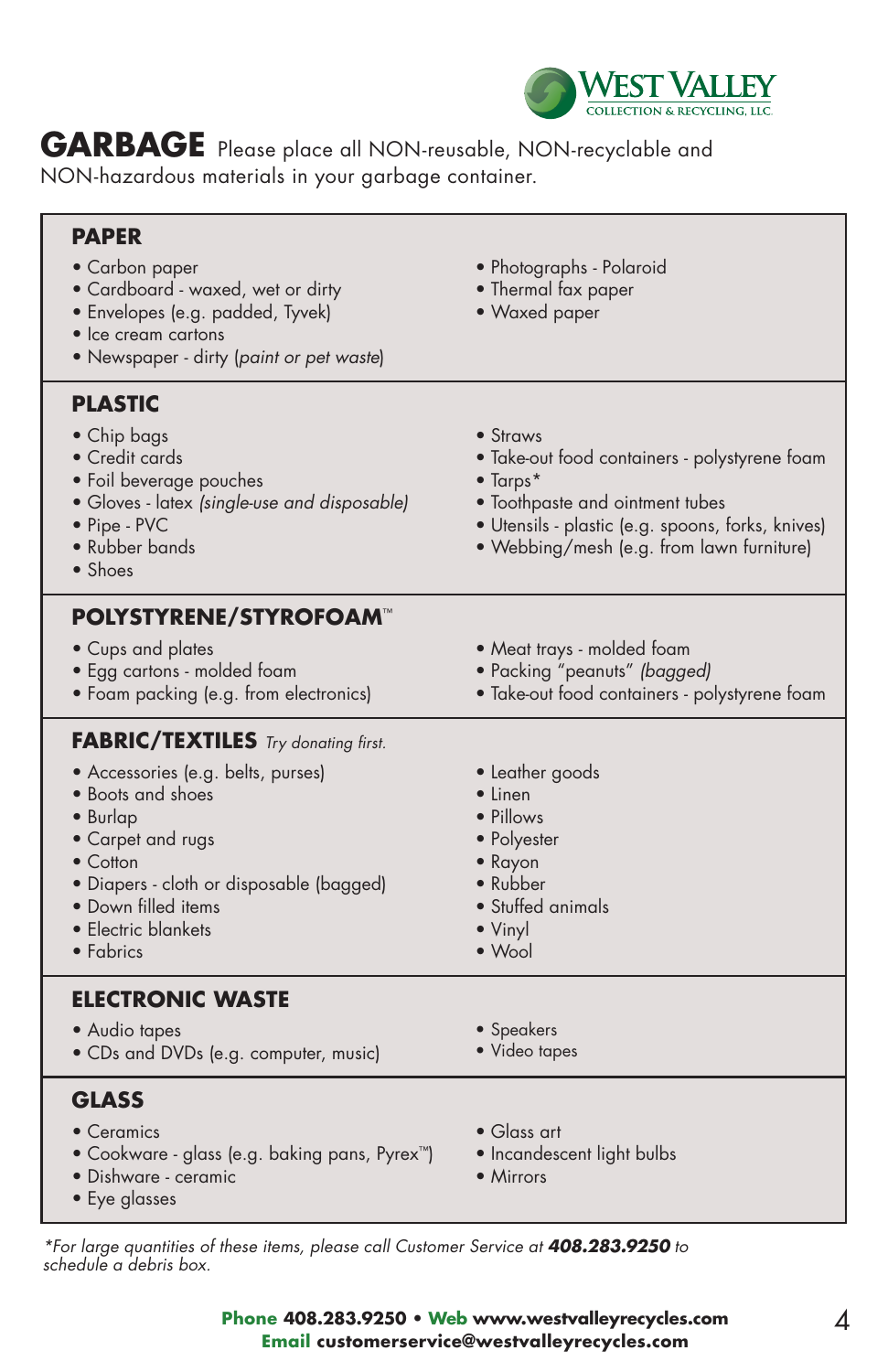## **HAZARDOUS WASTE** These items **cannot** go into the garbage,

recycling or organics container for collection.

- Auto and brake fluids
- Car batteries
- Cleaning fluids
- Computers\*
- Electronic waste\* (except as listed in recyclables)
- Fire extinguishers
- Fluorescent light bulbs\* (e.g. CFLs, tubes)
- Fuel tanks with valve on (e.g. helium, propane, gas tanks)
- Grease and cooking oil
- Household Batteries\* (e.g. AA, AAA, D, nickel cadmium, lithium)
- Mercury thermometers and thermostats\*
- Monitors\*
- Motor oil\*
- Oil filters\*
- Paints\* (e.g. water based)
- Paints and stains (e.g. oil based and latex)
- Pesticides and fertilizers
- Pool and spa chemicals
- Solvents
- Syringes and sharps
- Televisions\*
- Transmission fluid
- Treated wood/lumber

• Laptops

For more information on collection or drop-off, please call the Santa Clara County Household Hazardous Waste Program at **408.299.7300** or visit **www.hhw.org**.

*\*See information in Extra Services on pages 5 - 6 for collection options through West Valley Collection & Recycling.*

## **EXTRA SERVICES** *Provided Free of Charge*

#### **Outreach/site Assessment**

West Valley Collection & Recycling coordinators provide recycling presentations and site/service assessments with recommendations on how to increase recycling. Please call Customer Service at **408.283.9250** to request an appointment with the outreach department.

#### **Universal & E-Waste Drop-Off for Residents**

West Valley Collection & Recycling offers a free Universal and E-Waste drop-off site where residents can drop-off items such as computer monitors, TVs, water-based paints, motor oil and fluorescent bulbs. Please visit **www.westvalleyrecycles.com** or call Customer Service at **408.283.9250** for location and hours.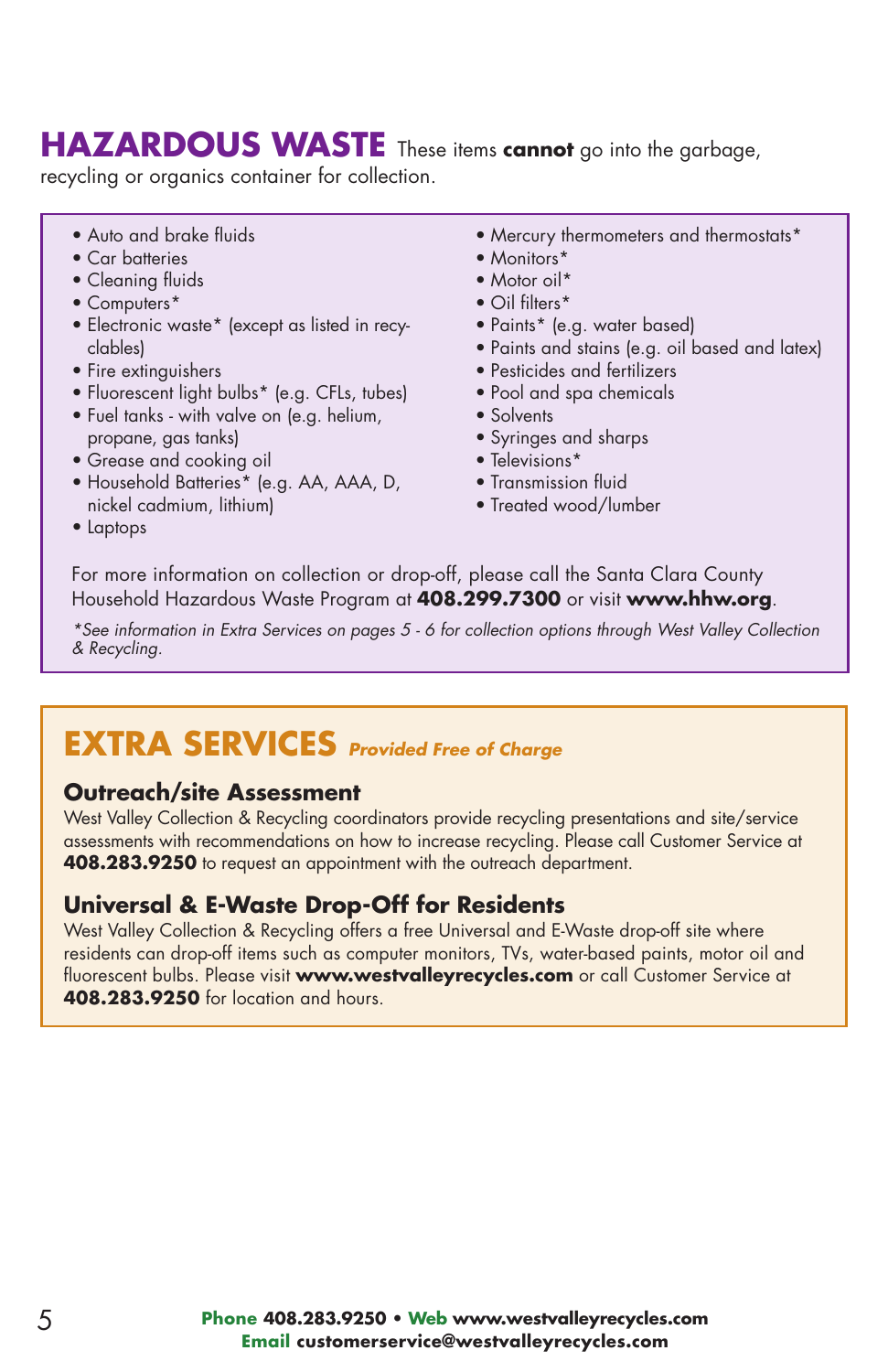

## **EXTRA SERVICES** *For Additional Charge*

#### **Bulky Item Collection**

Furniture, refrigerators or other large items may be picked up for a fee. To schedule a pick-up appointment or obtain a list of accepted items, please call Customer Service at **408.283.9250**.

## **Extra Garbage Pick-up**

To schedule an additional pick-up, please call Customer Service at **408.283.9250**.

#### **Roll-Off Box Rental**

West Valley Collection & Recycling is the exclusive provider of roll-off and debris boxes for the cities of Campbell, Los Gatos, Monte Sereno and Saratoga. For concrete, dirt and general debris please call Customer Service at **408.283.9250** to order a debris box. Boxes range from 8 to 40 cubic yards.



## **SB1383:**

## California's Mandatory Organics Recycling Law

Requires all commercial businesses and multi-family complexes to recycle organics. If your business or complex is not currently participating in an organics recycling program please call customer service at **408.283.9250** and West Valley Collection & Recycling will provide organics recycling containers and service at no additional charge.

## **AB341:**

## California's Mandatory Commercial Recycling Program

Requires commercial businesses that generate 4 cubic yards or more of garbage per week and multi-family complexes with 5 or more units to recycle. If your business or complex fits into these parameters and you currently do not recycle, call customer service at **408.283.9250** and West Valley Collection & Recycling will provide recycling containers and service at no additional charge.